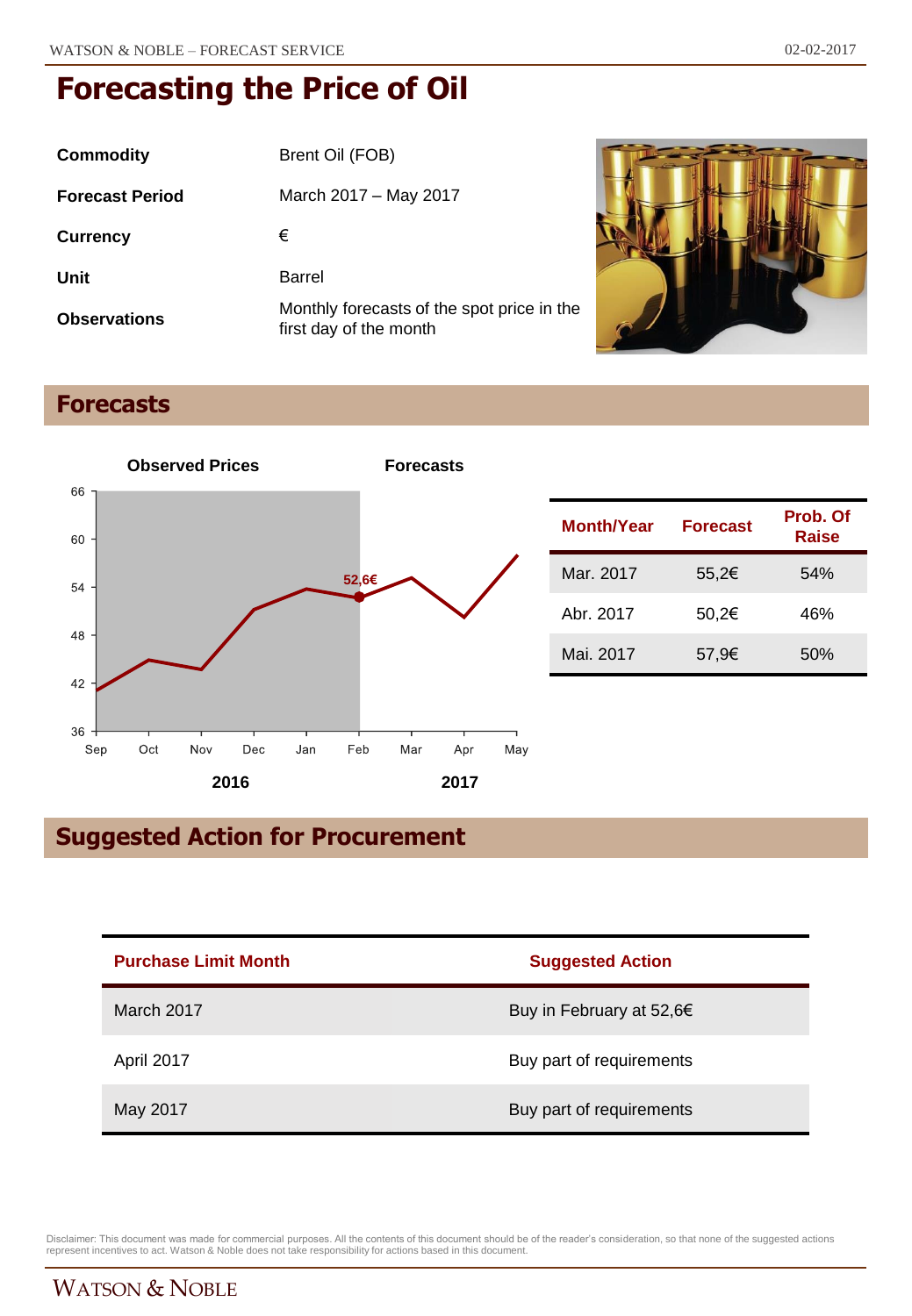### **Impact Analysis: One Month Forecast**



Our algorithm forecasts a higher price of Oil in one month: it is expectable that the price increases 4,78% from 52,6€ to 55,2€ until the beginning of March.

**Indices of Factors**



#### **Interpretation**

- **Decrease of Supply:** Positive pressure of the Supply index
- **Increase of Demand:** Positive pressure of the Demand index
- **Positive pressure of the index of Oil**
- **Positive pressure of the index of variables** representing the market downstream
- **Positive pressure of the financial index**
- Positive pressure of other commodities and other factors
- Focus on UAE, Euro, and Norway

#### **Impact per Country**



Disclaimer: This document was made for commercial purposes. All the contents of this document should be of the reader's consideration, so that none of the suggested actions<br>represent incentives to act. Watson & Noble does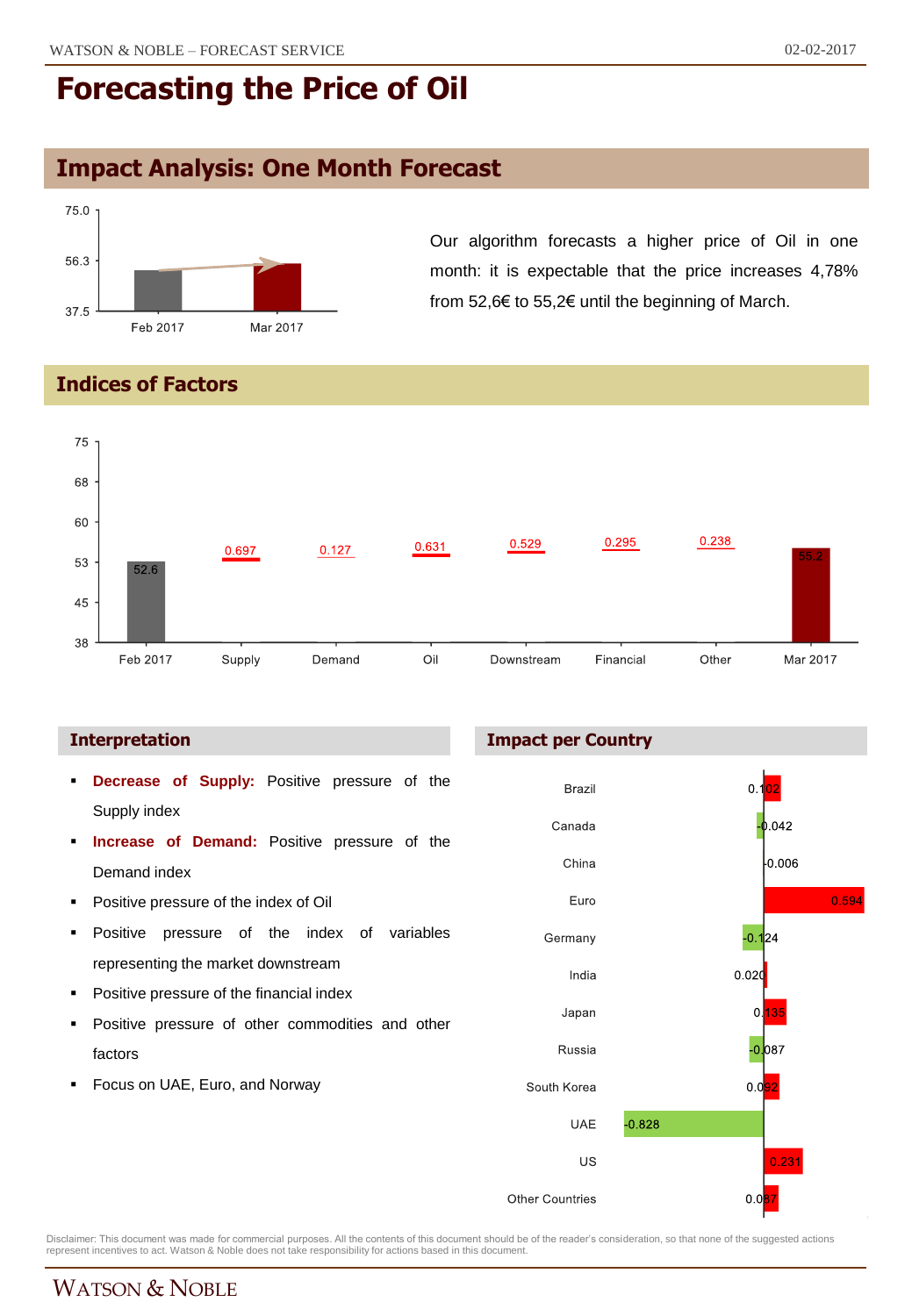### **Impact Analysis: Two Months Forecast**



Our algorithm forecasts a lower price of Oil in two months: it is expectable that the price decreases 4,54% from 52,6€ to 50,2€ until the beginning of April.

**Indices of Factors**



- **Slight increase of Supply: Negative pressure of the** Supply index
- **Decrease of Demand:** Negative pressure of the Demand index
- Positive pressure of the index of Oil
- **Negative pressure of the index of variables** representing the market downstream
- **Slightly negative pressure of the financial index**
- **Considerably negative pressure of other commodities and other factors**
- Focus on UAE, Russia, and China

### **Interpretation Impact per Country**



Disclaimer: This document was made for commercial purposes. All the contents of this document should be of the reader's consideration, so that none of the suggested actions<br>represent incentives to act. Watson & Noble does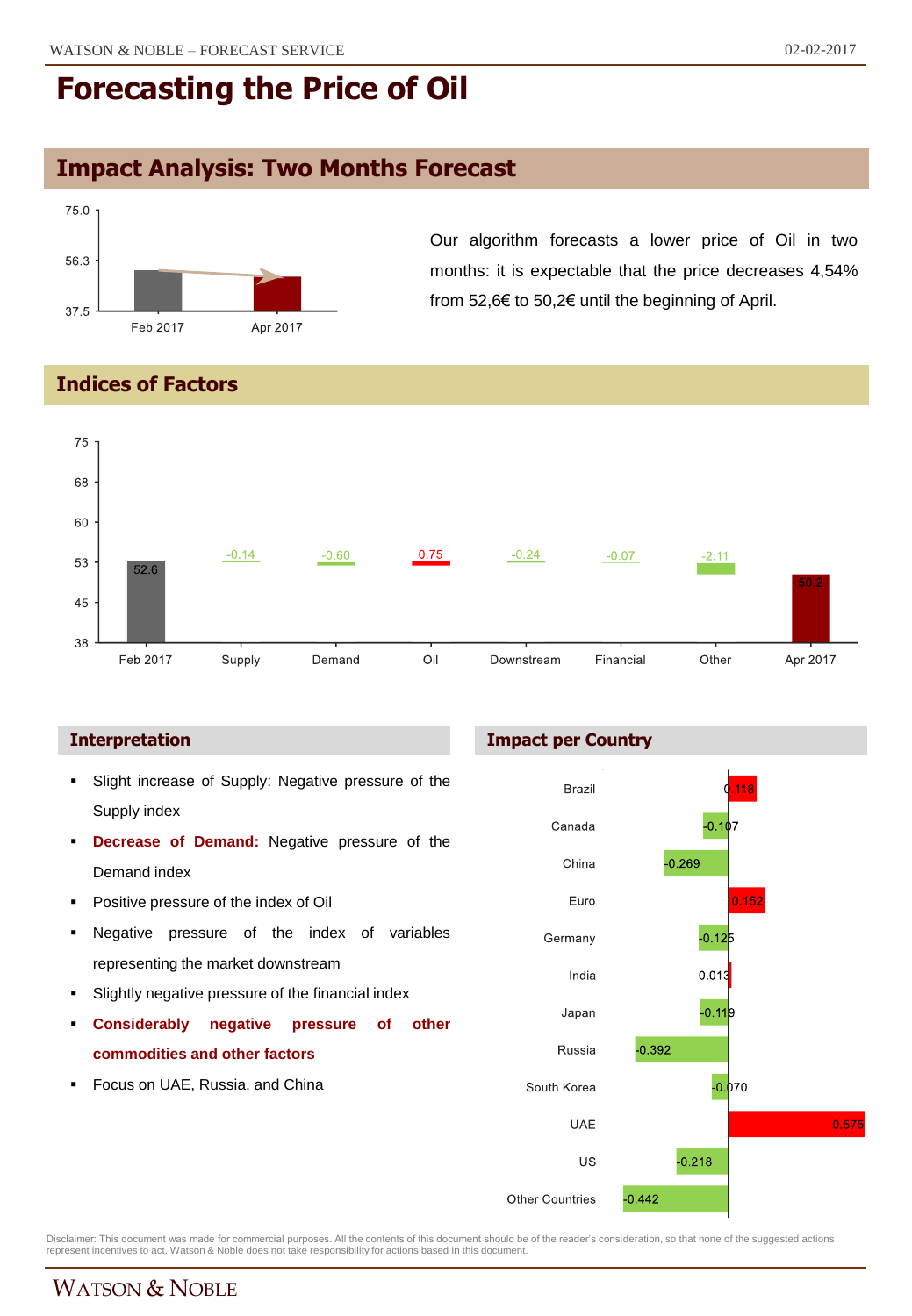6.58

# **Forecasting the Price of Oil**

### **Impact Analysis: Three Months Forecast**



Our algorithm forecasts a higher price of Oil in three months: it is expectable that the price increases 9,94% from 52,6€ to 57,9€ until the beginning of May.

### **Indices of Factors**



#### **Interpretation Impact per Country**

 **Considerable decrease of Supply:** Positive **Brazil** οļ ż, pressure of the Supply index Canada  $0.3$  **Increase of Demand:** Positive pressure of the China  $0.11$ Demand index -0.7 Slightly positive pressure of the index of Oil Euro l0 **Positive pressure of the index of variables** Germany 0. representing the market downstream India  $\Omega$ **Positive pressure of the financial index** Japan Negative pressure of other commodities and other Russia  $0.1$ factors Focus on UAE, Iraq, and Iran South Korea  $0.00$ **UAE** 4.60 US  $0.4$ Other Countries

Disclaimer: This document was made for commercial purposes. All the contents of this document should be of the reader's consideration, so that none of the suggested actions<br>represent incentives to act. Watson & Noble does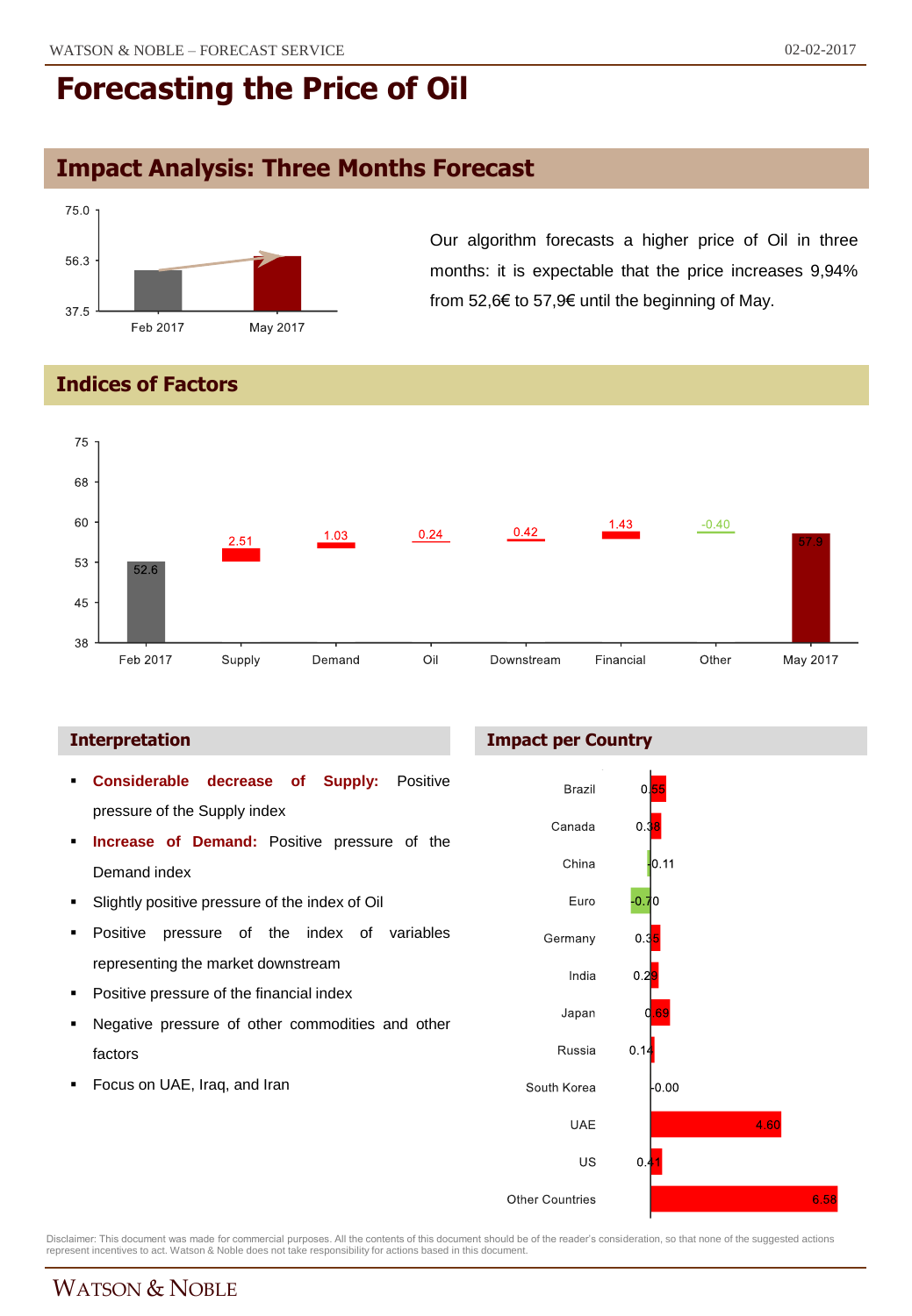### **APPENDIX I – Technical Explanation of the Impact Analysis**

In this appendix, we explain the impact analysis of the factors that most contribute for our forecasts.

This Impact Analysis is conducted individually for **each time horizon**, allowing for a distinction between the indices of variables that contribute for our forecasts at short and medium run.

For each time horizon, our analysis has **two components**: first, we present the impact of variables grouped by **indices of factors**; second we present the impact of variables grouped by **indices of countries.**

### **Indices of Factors**

**Indices of factors** are indices of the weighted contributions of the variables grouped in those factors.

**Supply Index:** composed of macroeconomic variables of the producing and exporting countries. It includes variables such as production, exchange rates, inflation, monetary policy, and wages. For example, an increase in wages implies higher production costs which should (in linear, general, and *ceteris paribus* terms) generate an incentive to increase prices;

**Demand index:** composed of macroeconomic variables of the consuming and importing countries. It includes variables such as production, exchange rates, inflation, monetary policy, and wages. For example, a decrease in a consumer confidence index should (in linear, general, and *ceteris paribus* terms) increase savings and decrease demand, leading to lower prices;

**Oil Index**: composed of variables related to Oil. It includes variables such as the price of Oil in different regions of the world and exports, imports, and producer prices of Oil in some countries. For example, an increase in the price of Oil in other region may imply an increase in the price of Oil in Europe due to arbitrage movements;

**Downstream index:** composed of variables related to commodities, such as Gasoline and Naphtha. It includes exports, imports, and prices of these commodities. For example, an increase in the demand of Gasoline should (in linear, general, and *ceteris paribus* terms) generate an increase in the price of Oil;